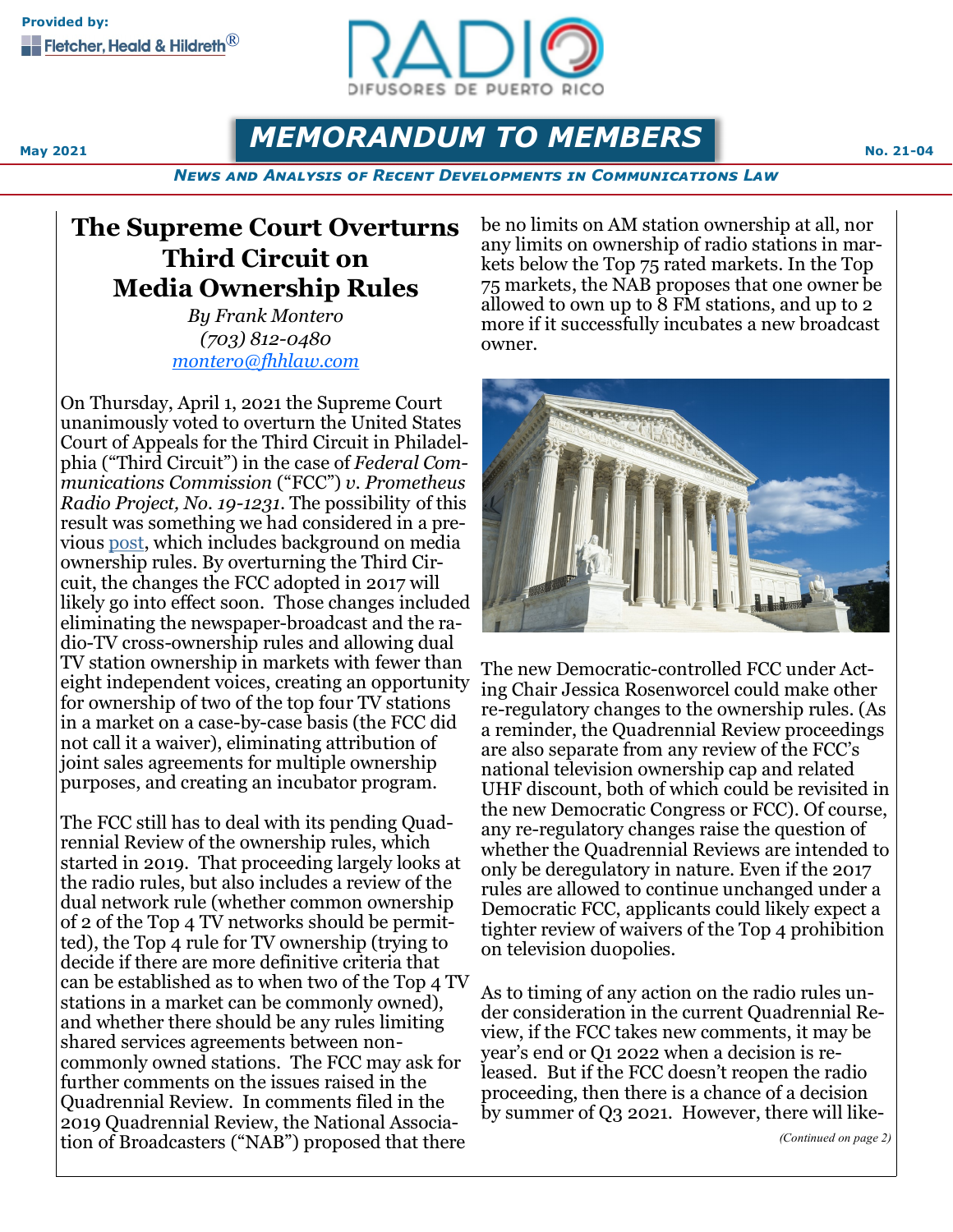# **February 2019 May 2021** *MTM* **Page Page 2 <sup>2</sup>**

ly be no movement on this until President Biden appoints a permanent FCC Chair and fills the vacant Democratic seat on the FCC.

If you have any questions regarding how these changes may affect your station, we encourage you to reach out to us.

### **Now Available: Writing Contracts for a Post-Covid World Webinar**

On March 23, Fletcher Heald attorney [Thomas Urban](https://www.fhhlaw.com/attorneys/urban-thomas.htm) presented a webinar on how the COVID-19 pandemic has affected contract litigation and how companies should be prepared for future public health emergencies. During the presentation, Tom broke down the differences in contract doctrines and provided viewers with specific case law that could be applicable in potential lawsuits. The webinar ended with an in-depth look at where contract law could be moving post-COVID as well as many other challenges businesses could face. If you have not updated your contracts or are just interested in learning more about the law, this is an exceptional educational opportunity.



If you would like a copy of the PowerPoint, please reach out to potischman@fhhlaw.com. Otherwise, you can watch the webinar on our [YouTube](https://www.youtube.com/watch?v=Jg2JT8mG5zk) channel. Be sure to subscribe to receive all the latest legal webinar content and feel free to ask us any questions you may have.

### **Dates Announced for Non-Commercial Educational Station Filing Window**

On April 21, the FCC [announced](https://docs.fcc.gov/public/attachments/DA-21-463A1.pdf) that the next Full Power Non-Commercial Educational Station ("NCE") Filing Window would take place from November 2, 2021 to November 9, 2021. Those that wish to apply must file a Form 2100, Schedule 340 electronically through the FCC's Licensing & Management System ("LMS"). The FCC is limiting each applicant to no more than 10 applications.

Keep an eye on CommLawBlog as we will be providing a more substantive update on the new NCE filing window soon.

#### **Fletcher, Heald & Hildreth, P.L.C.**

1300 N. 17th Street - 11th Floor Arlington, Virginia 22209 (703) 812-0400 *On Twitter @Comm Law Blog E-Mail***:** Office@fhhlaw.com *Website*: www.fhhlaw.com *Blog:* w w w .commlaw blog.com

> *Editor Contributing Writers* Frank Montero

\_\_\_\_\_\_\_\_\_\_\_\_\_\_\_\_\_\_\_\_\_\_\_\_\_\_\_\_\_\_

*Memorandum to Members is published on a regular basis by Fletcher, Heald & Hildreth, P.L.C. This publication contains general legal information which is not intended to be deemed legal advice or solicitation of clients. Readers should not act upon information presented herein without professional legal counseling addressing the facts and circumstances specific to them.*

*Distribution of this publication does not create or extend an attorney-client relationship.* 

> *Copyright © 2021 Fletcher, Heald & Hildreth, P.L.C.*

*All rights reserved. Copying is permitted for internal distribution.* 

#### **Fletcher, Heald & Hildreth**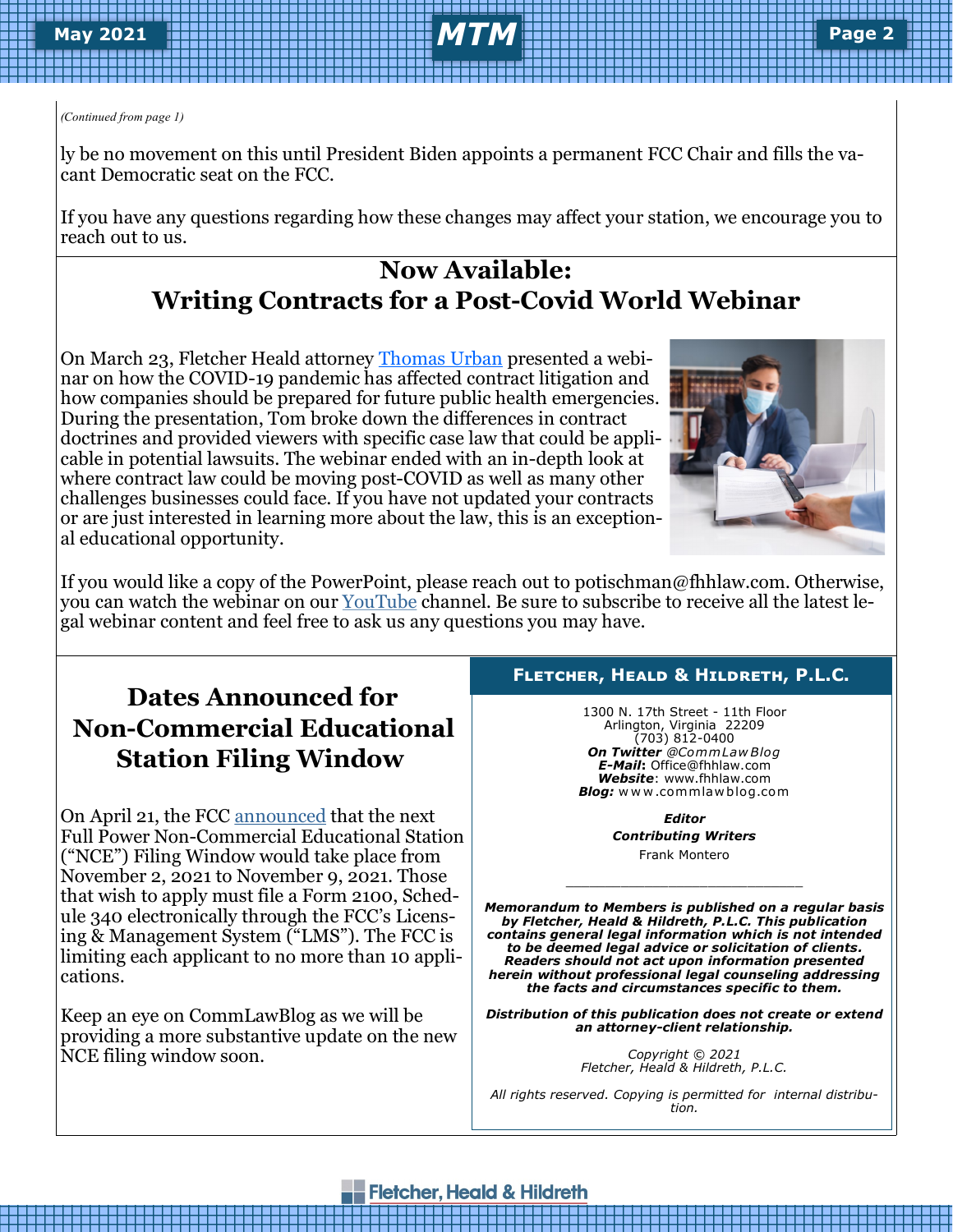### **Upcoming FCC Broadcast Deadlines for May – July**

Broadcast Deadlines:

### **June 1, 2021**

*Radio License Renewal Applications Due* – Applications for renewal of license for radio stations located in Arizona, Idaho, Nevada, New Mexico, Utah, and Wyoming must be filed electronically in the FCC LMS. These applications must be accompanied by Schedule 396, the Broadcast Equal Employment Opportunity Program Report (EEO), also filed in LMS, regardless of the station's number of full-time employees. Under the new public notice rules, radio stations filing renewal applications must begin broadcasts of their post-filing announcements concerning their license renewal applications between the date the application is accepted for filing and five business days thereafter and must continue for a period of four weeks. Once complete, a certification of broadcast, with a copy of the announcement's text, must be posted to the station's Online Public Inspection File (OPIF).



*Television License Renewal Applications Due* – Applications for renewal of license for television stations located in Michigan and Ohio must be filed electronically in LMS. These applications must be accompanied by Schedule 396, the Broadcast EEO Program Report, also filed in LMS, regardless of the station's number of full-time employees. Under the new public notice rules, radio stations filing renewal applications must begin broadcasts of their post-filing announcements concerning their license renewal applications between the date the application is accepted for filing and five business days thereafter and must continue for a period of four weeks. Once complete, a certification of broadcast, with a copy of the announcement's text, must be posted to the station's OPIF within seven days.

*EEO Public File Reports* – All radio and television station employment units with five or more fulltime employees that are located in Arizona, Idaho, Michigan, Nevada, New Mexico, Ohio, Utah, and Wyoming must place EEO Public File Reports in their OPIFs. For all stations with websites, the report must be posted there as well. Per announced FCC policy, the reporting period may end ten days before the report is due, and the reporting period for the next year will begin on the following day.

#### **July 10, 2021**

*Issues/Programs Lists* – For all commercial and noncommercial radio, television, and Class A Television stations, listings of each station's most significant treatment of community issues during the second quarter of 2021 must be placed in the station's OPIF. The lists should include brief narratives describing the issues covered and the programs which provided the coverage, with information concerning the time, date, duration, and title of each program with a brief description of the program.

*Class A Television Stations Continuing Eligibility Documentation* – The FCC requires that all Class A Television Stations maintain in their OPIF documentation sufficient to demonstrate that the station is continuing to meet the eligibility requirements of broadcasting at least 18 hours per day and broadcasting an average of at least three hours per week of locally produced programming. While the FCC has given no guidance as to what this documentation must include or when it must be added to

*(Continued on page 4)*

#### **Fletcher, Heald & Hildreth**